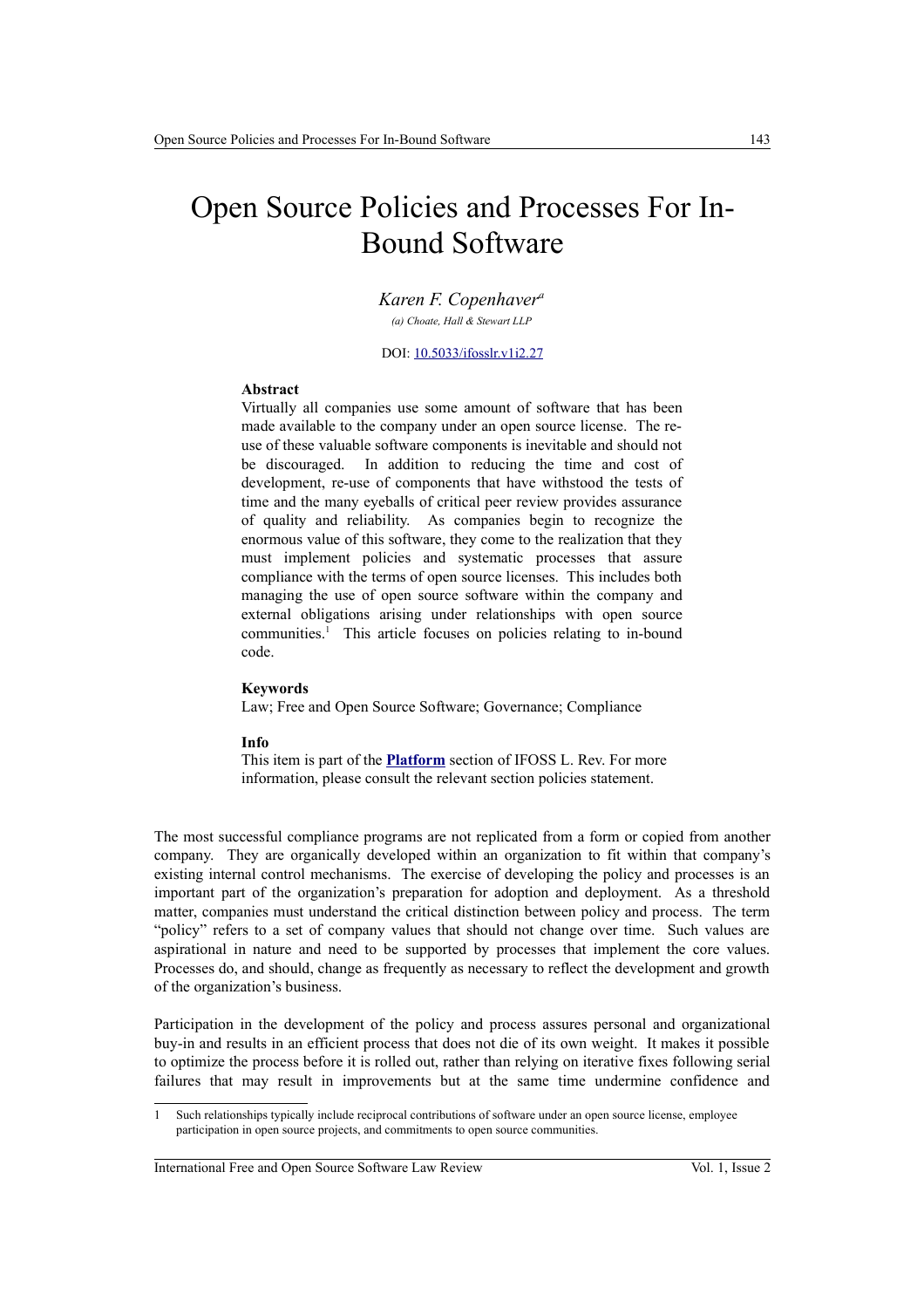commitment.

# **Open Source Policies**

I divide compliance programs into two parts – a policy statement and a written business process to manage the company's compliance with the policy. This section discusses the design of company policies; their implementation through company processes is discussed in the following section. Think of your "policy" as the part of your company's written vision and value statement that will absolutely not change with time. Separating the changing from the unchanging gives more power to the permanent commitment and avoids the appearance that compliance is something akin to situational ethics. Here is an example of a policy statement for a software vendor that could be issued and remain unchanged over a very long period:

> XYZ respects the intellectual property of others and expects others to respect its intellectual property. All company personnel must operate within established procurement processes for the acquisition of intellectual property assets, including software [and trademarks], for use in XYZ's products or internal operations.

> XYZ's proprietary software and intellectual property are key assets that contribute unique value to the company. The impact of the introduction of any code licensed from external sources into XYZ's propriety software must be fully considered before its incorporation into the development process and, if incorporated, compliance with the terms of the applicable license must be achieved. It is required that XYZ maintain full accounting for all licensed materials that are included in products commercially distributed and sold by the company.

> This policy applies to all licensed materials, regardless of the method of procurement. Software that is available for download requires the same level of review and consideration as software acquired from a commercial company pursuant to a formal contracting process.

> Any questions or concerns regarding compliance should immediately be addressed to [Title such as the VP of Engineering].

The rest – anything that is fluid – is all process. Why the distinction?

- Because companies should not violate their policies. Company policies are commonly intended to be immutable concepts that provide fundamental guidance in the form of "thou shalt nots."
- A company undermines the effect of all of its policies if any policy is not consistently applied.
- If you are in litigation, you do not want the other side to demonstrate that your actions were in violation of your own policy. You don't want to be "hoisted with your own petard."
- An overly dogmatic policy may also be poorly received by developers.
- Because a change in a policy implies that the policy was wrong to begin with and because most companies' use of open source will change over time, the policy should anticipate a changing set of internal and external norms and requirements.
- A "one-off" decision should not be a violation of company policy; it should be an anomaly that is specifically supported by the process as implemented.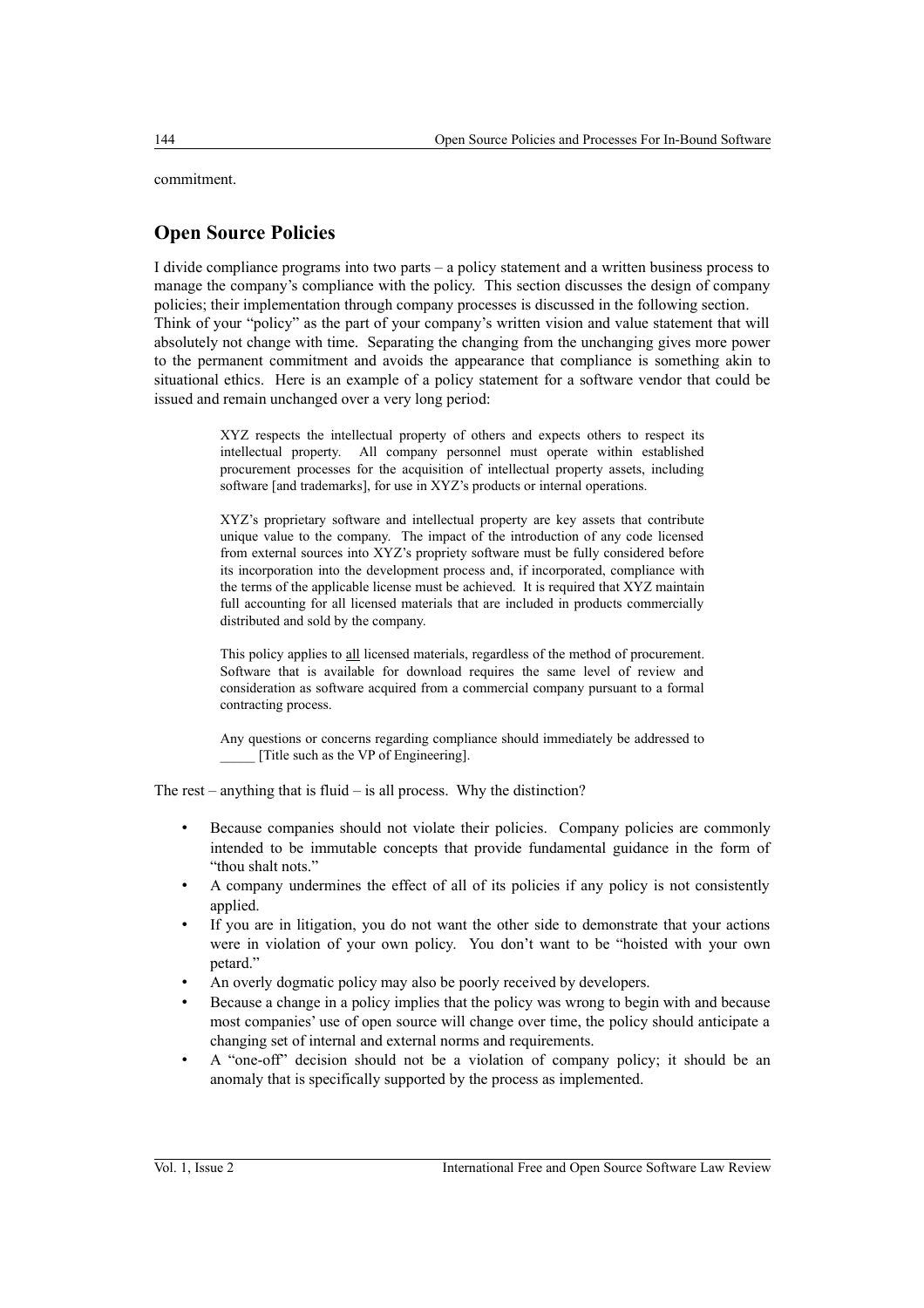A particularly illustrative example of a statement that should *not* be included in any policy is something like: "It is company policy not to use any code made available under the GPL." Here, the point is not whether the GPL is good or bad. Indeed, the company may, for whatever reason, prefer to choose other alternatives when all else is equal, but that does not amount to a flat-out prohibition against using GPL code. And even putting aside the thorny issue of using GPL code directly in the company's proprietary code base, there are too many invaluable tools and programs made available under the GPL that can be used to facilitate internal development appropriately and in full compliance with the applicable license obligations to impose a blanket prohibition without an exception process. Almost all companies that develop software use tools, such as GCC, the GNU Compiler Collection, that are made available under the GPL, and most companies use GPL licensed code such as the Linux operating system in their internal operations. Issuing a policy that prohibits all use of code licensed under the GPL is highly likely to be violated on the date that it is issued. Thus an issue has been created because the company has a policy violation even if the company is in full compliance with the license. Rather, the important point is that policies adopted without thoughtful consideration of the issue will fail almost immediately.

# **Essential Elements of Successful Open Source Processes**

## **1. Assignment of Responsibility for Decision Making**

Probably the most important indicator of whether a process carrying out a policy will be successfully implemented in a company is whether there is a clear statement of personal responsibility for every part of the process. While you are reading below the details of structures and decisions, I am sure you will be thinking: "Why would you spend so much time dividing the analysis into all of these different parts?" Your own analysis may differ, but, in my experience, the answer to why a process is not working is somewhere in these structural issues – even though the structural issues are often only reflected in personal conflicts.

Here is an example of a problem that, in reality, is caused by a lack of structural clarity but often manifests itself in the context of a personality clash. Let us say an engineer named John is asked to gather information about an open source project and its potential use and to analyze its pros and cons. John works with development management, and a careful decision is made in favor of using the project. But that decision gets rehashed and remade all the way up the chain by people who do not know or understand the technical analysis that went into the original decision or who incorrectly feel it is their responsibility to make an in-depth analysis. John feels angry and dismissed, and complains to everyone who will listen that he will never take the process seriously again.

If we assume that, in the end, it was the right decision not to use the project, how would you fix the problem? I suggest that the best solution is to make it clear that everyone in the chain is not actually rehashing the same decision, even if that appears to be the case. Rather, what is happening is that everyone is making *different* decisions based on their own knowledge and expertise. When the responsibility for making different parts of the decision is not clearly divided and assigned, it is likely that everyone in the chain will re-visit all of the different parts of the analysis and will be unnecessarily risk-adverse. Frequently, everyone in the chain is authorized to say "no" and no one is comfortable saying "yes." Therefore, identifying everyone's specific role in the process can be essential to empowering everyone involved in that process to make an affirmative decision. Furthermore, doing so makes it clear that everyone's contribution to the process is respected. For example, the lawyer should not be re-making technical decisions about component selection if the development manager has been clearly assigned responsibility for that task. Likewise, the development manager should not be making a decision based on his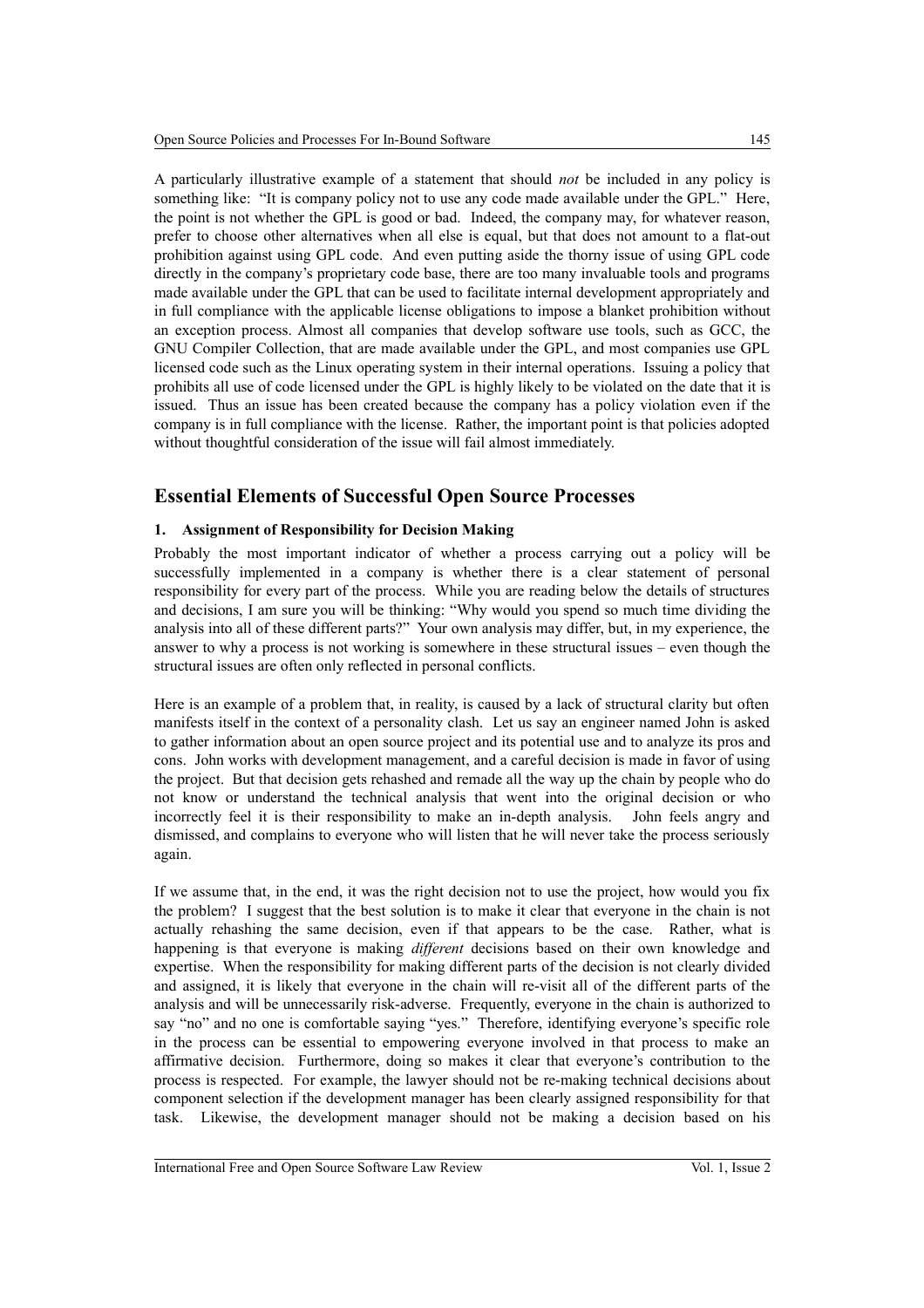assessment of the likelihood of a patent claim if that role is reserved to individuals tasked with corporate-wide risk management relating to patent matters.

There are many potentially successful structures, but decisions are commonly made either through a vertical or a horizontal process. A vertical process starts with a decision and recommendation made at the operational department level and specifies an orderly sequence through a series of chairs to confirm or overturn that decision. Each step in the sequence involves a single individual; there are no groups or boards that meet to consider the question. The last person in the sequence verifies that all the others have signed off and gives the final approval. The original request by the department is either confirmed or denied. No one in the chain exercises their own judgment regarding an alternative path. If the answer is no, the department goes back to work to develop another proposal and request. For example, the following is a common vertical process in a small organization:

- A non-management developer initiates a request to use an open source component. He or she has the responsibility to gather information about the open source project, the applicable license, etc. He or she provides that information to the development manager.
- The development manager assesses the usefulness and quality of the project, the time savings that would be achieved using that code, etc., and decides whether the choice is appropriate from a development perspective.
- The development manager consults with in-house or outside legal counsel who reviews the license, the proposed use and the business objectives, and determines that the license is appropriate for the use. The legal counsel's review is limited to matters within his or her expertise as a lawyer and confirmation that the company's internal processes have been followed.
- The development manager gets business unit management approval probably without a meeting or presentation - based on confirmation that company policies and processes have been followed.

A vertical process is possible when issues are well-defined and when the impact of a decision is limited to a single business unit. The decision making and the process is largely in the control of the department making the request.

In contrast, a horizontal process provides for decisions to be made based on simultaneous input from multiple stakeholders. In a horizontal process the operational department requesting permission is not the decision maker. The impact of the decision goes beyond that department. Others are empowered to impose an alternative solution that is preferable for the organization. The answer to the original request may not be yes or no, it may be an entirely different plan of action. For example:

- The development manager gathers information and makes a business case to an Open Source Review Board on the pros and cons of using an open source component.
- All of the stakeholders across departments in the decision are represented on the Open Source Review Board, and the decision is made through the back-and-forth of committee deliberations. The committee reaches a consensus around the committee's recommended plan of action – which may be entirely different from the plan proposed by the department.

While both structures can work, processes that are not clearly defined are neither or both and the result is increased frustration at the requesting department level. The individuals in the requesting department have made a decision and know the facts regarding the request better than anyone else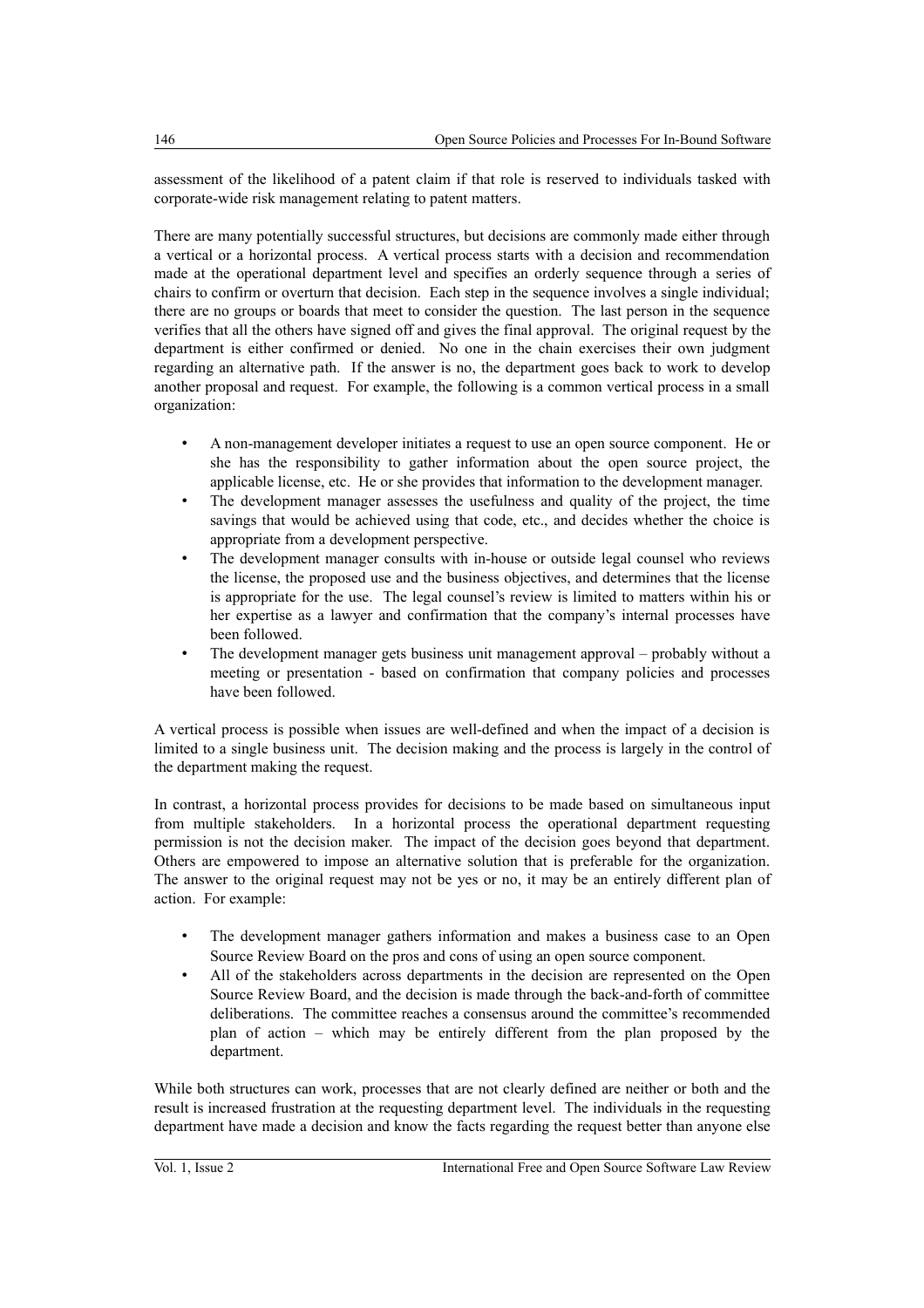in the organization. They want that decision confirmed unless there is a specific identified corporate policy that requires denial. They will assume the process is vertical unless expressly told otherwise. But an undefined process is likely to be conducted as though each rung in a vertical process is akin to an informal committee meeting resulting in a full review by participants acting outside of their expertise. A clearly defined horizontal process avoids this frustration by putting the department on notice that they are advocates for their request but not the decision makers. It also establishes a formal committee process with clearly defined areas of responsibility for everyone included in the meeting.

## **2. Who Initiates a Request and Who Gathers What Information?**

Designers of effective processes need to clearly delineate the discrete tasks of gathering information and acting on that information. As discussed above, frequently the individuals tasked with collecting and presenting information believe—incorrectly—that they are responsible for making decisions based on their findings. If that is indeed the intended process, the process description should state so explicitly. Otherwise, those whose task is to gather and present information will provide only their conclusion and the information that supports that conclusion.

## **3. Who Makes What Decisions?**

Generally, there are at least four components of any decision to use licensed code in your product.

First, is it appropriate to have a dependency on code that is not owned by the company for the purposes of this product? The first decision is whether the company wants, or needs, to control the functionality to be provided by the code. Relevant considerations in that decision include: security, creation of a dependency on a format or standard, possibility of acquisition of the code owner by a competitor, difficulty or expense of removing the code after development on top of it has begun; and impact on product roadmaps or design decisions.

The tolerance for using licensed code has grown considerably over the years. In fact, an assumption has evolved that re-using assets is a wise business decision—and that assumption will only become stronger over time. But whether using open source code is a thoughtful decision or just a practical assumption, the first decision that the company is making is that using code that is not completely controlled by the company is appropriate in this instance.

This is the first step in the open source risk analysis. It is based on the company's lack of control or the absence of any confidentiality. It is not based on events that affect the project in general or any other users of a project. It is a determination of whether developing a dependency on this code creates a vulnerability for this particular company and product plan.

• Second, assuming that using code you do not own is appropriate, is this the right code? Does it provide the right functionality for today and is it extendable to provide the required functionality for tomorrow? Is it good code? Is it documented? Is support available, and, if so, from whom? Is there a compelling commercial reason for the support to be maintained? For example, the risk of using an open source project that is hosted by a commercial software company may be different from the risk of using code developed by an unincorporated project that is supported by many companies. The sole supporter may lose enthusiasm and there may be no other enthusiasts to pick up where the company left off. And if it is likely that support will be unavailable in the future, does it make business sense for the company to maintain the code in-house?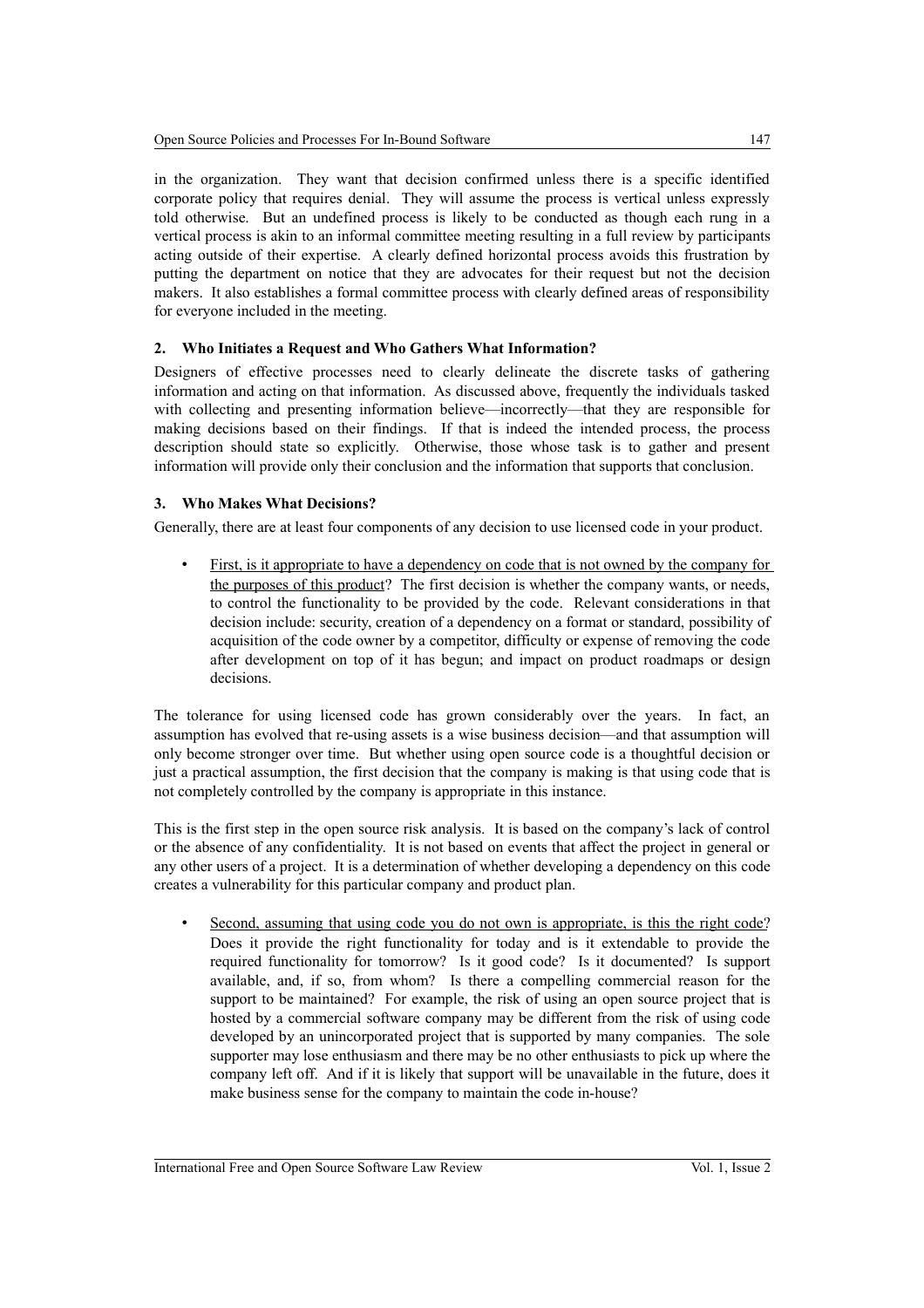Third, are the terms of the license for the code aligned with the company's business objectives? Can the company achieve its business objectives while complying with the license obligations? This is the lawyer's domain, where counsel can help the organization understand and prepare for the legal ramifications of business decisions. Here, most inhouse lawyers have to conduct two lines of analysis: a legal interpretation of the license, and an analysis based on community consensus, or lack thereof, on the applicable license obligations.

Lawyers also have to determine (I) whether there is a process in place that will enable the company to stay in compliance in the future; (ii) the likelihood of inadvertent failure to comply with the license terms; and (iii) the impact of a compliance failure on achieving the company's objectives. If compliance is dependent on a specific set of facts, will a flag be raised if those facts change? For example, if compliance is dependent upon use of the code without modification, will a review be triggered if the code is modified? If achievement of business objectives, while remaining in compliance, is dependent upon limiting usage to internal application only, will a review be triggered if the code is distributed? This is the second step in the open source risk analysis, and involves internal risk that can be managed, rather than risk that arises from matters outside of the company's control. Companies with robust processes for managing compliance have more options for dealing with this exposure than companies that cannot be sure that implemented compliance policies will be maintained.

• Fourth, is the use of this code consistent with the company's tolerance for risk, its risk management practices, or both? This combined legal and business analysis is the third step in the risk analysis, based on matters outside of the company's control. This assessment is very similar for all code regardless of its origins. While the risk tolerance for open source in general has grown as open source has become more mainstream, risk analysis should always be project-specific. For example, the risk of using a project that is also used by many other industry leaders is very different from the risk of using a project that was long ago abandoned. Obviously, an established project is much more likely to have widespread support and resources if continued availability of the code and support is jeopardized.

This type of risk is not based on the applicable license, which means that companies that make decisions based entirely on the license will miss this part of the decision process. Who, if anyone, will assist in the defense of this code in the event of a patent or copyright infringement claim? What is the governance structure for the project? Has anyone reviewed the code for internal license conflicts? For example, since open source code does not come with any indemnification for intellectual property claims, is there some additional review of the code that should occur to make sure that the same diligence is applied to the open source code as is applied to internally developed or commercially licensed code provided without a viable indemnity?

## **4. Assignment of Responsibility for Information Gathering**

This step is perhaps the most important element of identifying places where a process stalls or breaks down completely. It is very easy to create an appearance of progress by bouncing a request back and forth, but it is much harder to gather all the information necessary for the decision making described above. For instance, it is common for an original requester to complain about delays in making a decision, while the process is on hold awaiting information necessary to perform the analysis from a person tasked with obtaining the data. This problem is often compounded by a lack of feedback as to the effectiveness of information gathering—itself a sign of poor process.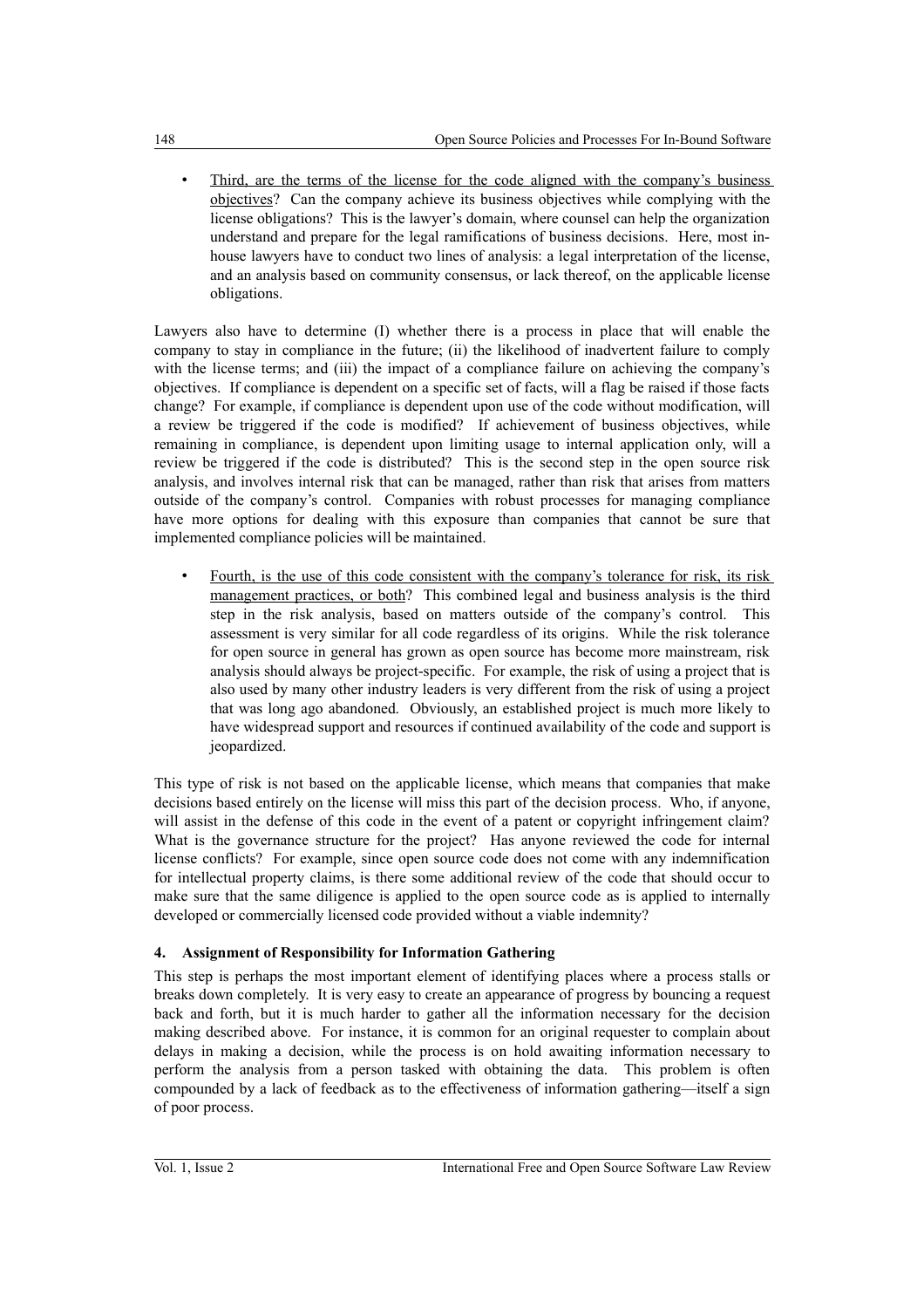Of course, the amount of information required for a decision varies significantly from organization to organization. Some companies get no more than the basic facts: project name; license; and some description about support options. Other companies want something approaching the Business Readiness Review ("BRR") process originally proposed and developed by Carnegie Mellon West, O'Reilly CodeZoo, SpikeSource, and the Intel Corporation.<sup>[2](#page-6-0)</sup> The BRR looks at the following characteristics in assessing a project's maturity:

- Functionality: does the software meet user requirements?
- Usability: is the software intuitive, easy to install, easy to configure, and easy to maintain?
- Quality: is the software well designed, implemented, and tested?
- Security: how secure is the software?
- Performance: how does the software perform against standard benchmarks?
- Scalability: can the software cope with high-volume use?
- Architecture: is the software modular, portable, flexible, extensible, and open? Can it be integrated with other components?
- Support: how many sources of support are available?
- Documentation: is there good quality documentation?
- Adoption: has the software been adopted by the community, the market, and the industry?
- Community: is the community for the software active and lively?
- Professionalism: what level of professionalism does the development process and project organization exhibit?

Some companies do a full review of the source code before using it. Even though the project indicates that it is made available under a certain license, the file headers within the project may indicate other licenses that may or may not be compatible with the declared license for the project. Code scans can find other code that may have been copied from other projects that are made available under a license that is not indicated. Furthermore, some companies have very different review processes for code to be shipped in a product and code to be only used internally.

## **5. Assigning Responsibility for Follow-Through**

Follow-through refers to an explicit mandate for ensuring ongoing compliance with the review process once initial approval has been granted. This is the most difficult step to implement in the entire process, as illustrated by the example of a company that had developed a very specific plan to ensure compliance with certain license obligations. The plan had been documented, and development had commenced. However, the details of the plan had not been communicated to the right people on the product management team and was ignored.

Best practices for implementing follow-through programs that ensure ongoing compliance with the process include tightly coupling review processes with product development cycles, usually in the form of automatic triggers when potential issues arise. It is important to avoid the all-too-common pitfall of follow-through plans: merely keeping a file in the lawyer's office with information about a particular component decision without ensuring that this information is actually reviewed as the code travels throughout the development process.

#### **6. Education**

To be successful, a process should place a heavy emphasis on ongoing education.

• Education at the time the policy is rolled out. The tone of the communication is

<span id="page-6-0"></span><sup>2</sup> *See* Home – Open BRR,<http://www.openbrr.org/>(last visited Jan. 22, 2010).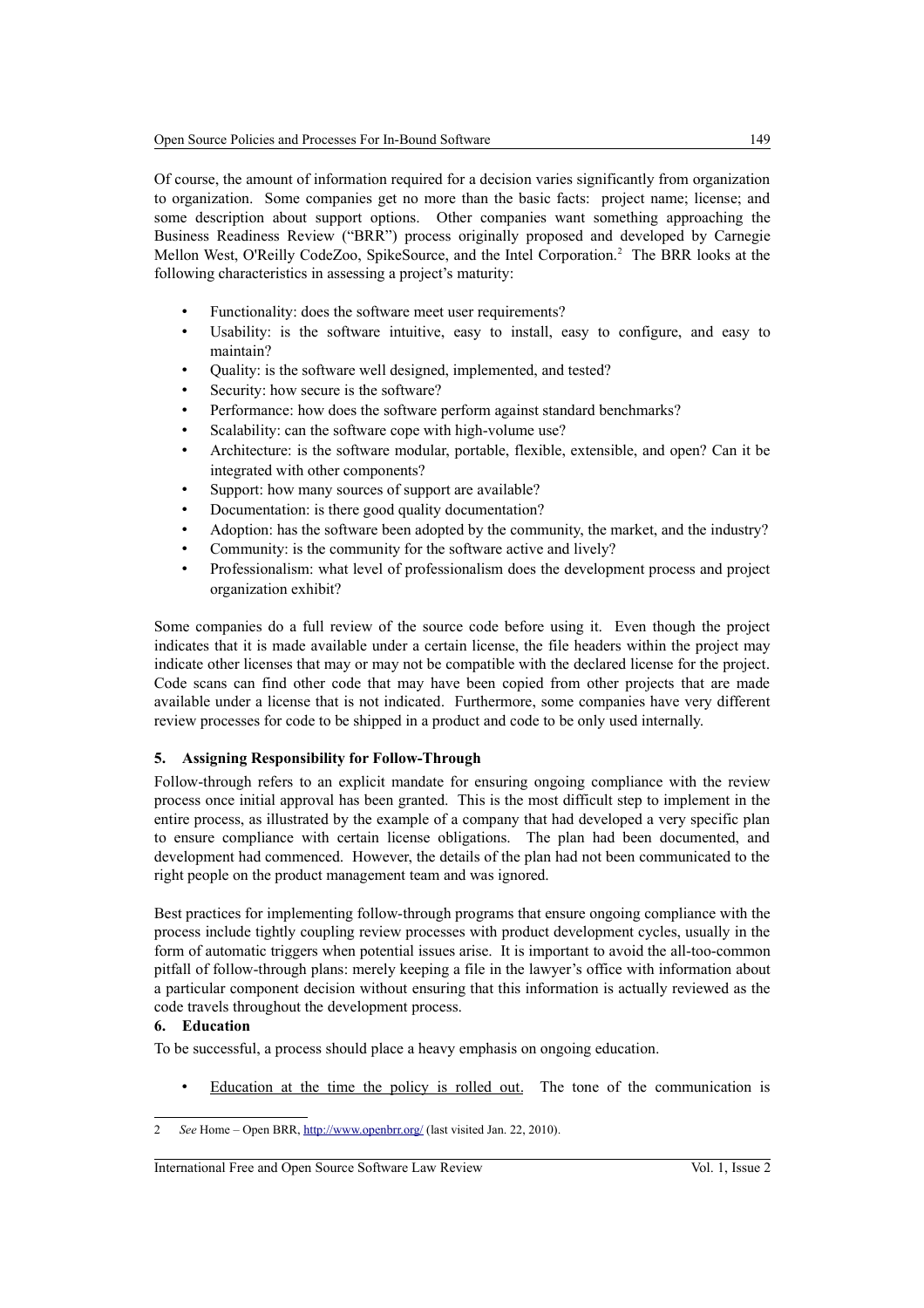important. If it sounds as though the lawyers are "crying wolf," the process will do more harm than good. Generally, the best communication will portray the controls being imposed as positive steps enabling more efficient use of open source, where consistent with the company's goals. It is equally important to select the right people to deliver the communication. If a lawyer is sent to a department meeting to talk about the risks associated with using open source code, it is unlikely that anyone will long remember what was said. An enthusiastic and supportive department manager explaining the policy and process will find a much more receptive audience. And a dose of reality may help: the best education session I have attended was conducted by a manager who was new to the company and had just survived a remediation effort at his prior employer, which he described as the most tedious and frustrating experience of his working life. This personal account was a helpful illustration of what could happen if the introduction of code into the product was not actively managed.

- Education of all new employees. Some employees, especially those fresh from school, can sometimes develop bad habits that are very hard to break. For example, one company hired a brilliant programmer only to find out six months later that he had contributed massive amounts of code to the company's code base—amounts that were not humanly possible to write in his short tenure at the company. The employee had dutifully gone through all of the new employee training and had signed a statement that he understood the policies. Then how could he have thought that cutting and pasting massive amounts of code from Internet sites was appropriate? Simply, it was the way he had learned to code. The idea that he should start every project with a fresh sheet of paper seemed so preposterous to him that he had assumed that the company did not mean it. What is more, new employees may bring with them incorrect assumptions about open source code from their previous employers, or even from what they read on the Internet.
- Ongoing training regarding process improvements. Hearing and responding to criticism and implementing suggestions is key to a successful program. It is important to let the employees know that someone is listening and responsible for the success of the process.

#### **7. Open Source Review Boards**

To capture the benefits of horizontal processes described above, many organizations establish a cross-discipline group of individuals, often called the Open Source Review Board, who meet and decide as a group on all open source usage. Usually, this group assumes responsibility for all aspects of the decision because all of the stakeholders in the decision-making process are represented on the board.

Many companies rotate executives, who are in the best position to share knowledge across the entire organization, on the open source review board to spread their support of and confidence in the process across the company. At the same time, many organizations prefer to keep one or more individuals on the Open Source Review Board for several years to ensure continuity of learning. It is often these board members who are best able to change established precedent, because they remember the basis for the original decision and know when it is no longer applicable or appropriate to the facts of the situation.

Depending on organizational preferences, the role of an Open Source Review Board can be limited to confirmation of decisions already vetted through a vertical process. Alternatively, the company can adopt a largely horizontal process, with the board acting as a court of first impression. Either choice can be efficient, depending on the commitment of the members of the board to engage in the process and to make attendance at the meetings a high priority. If the board members do not make the board a high priority, then the role of the review board should be limited to confirming the results of a prior vertical process.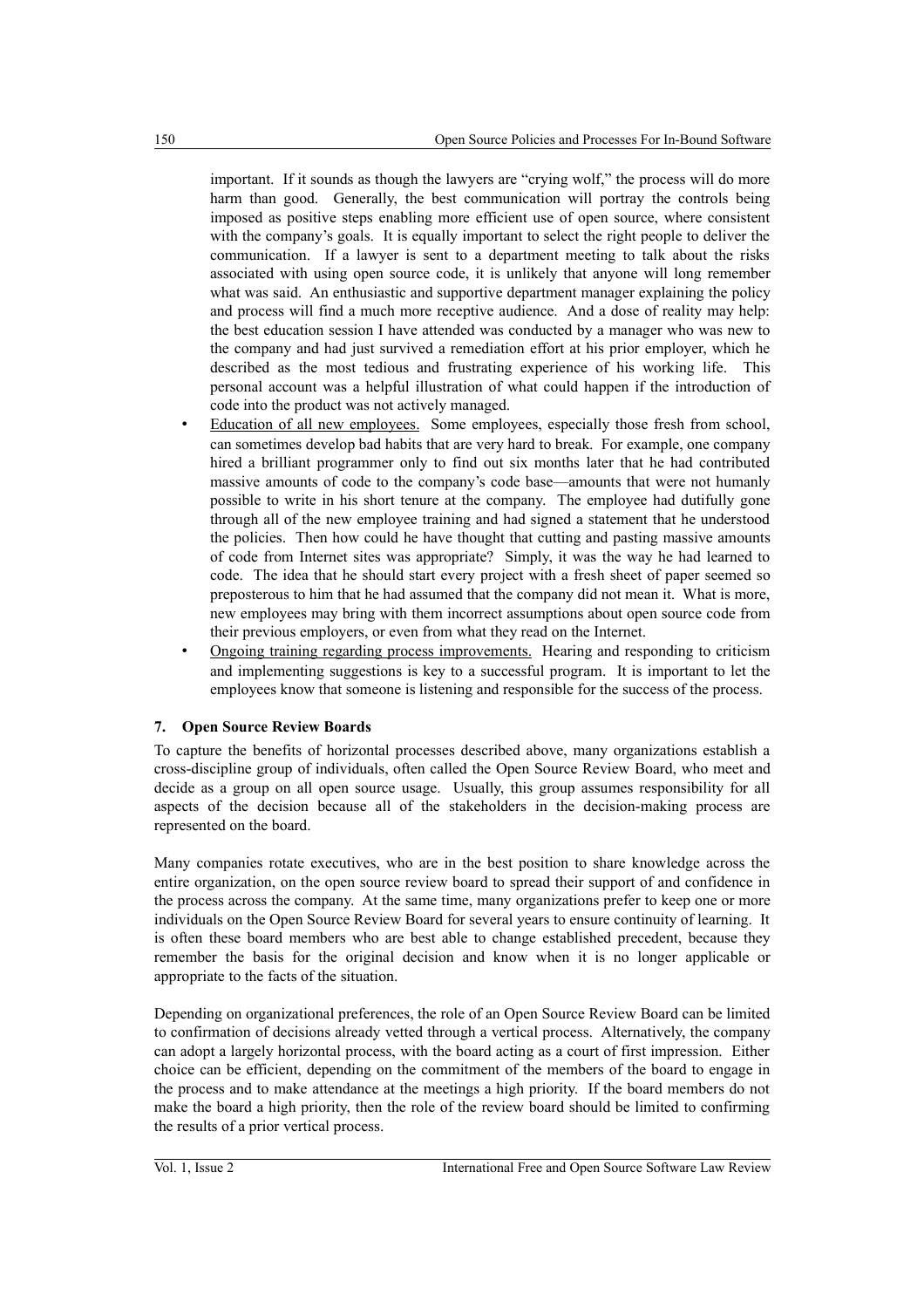In my experience, Open Source Review Boards work well in larger organizations but not as well in small companies. In smaller companies the people on the board wear too many hats and expect others to attend the meeting when they are stretched thin. The in-house counsel frequently relies on the committee meeting for verification that the issues have been fully vetted and the counsel's work is delayed when the board meeting has to be rescheduled because the required decision makers are not in attendance. And precisely because a process already exists – to convene the committee – there is no alternative process to support thoughtful analysis within the management chain and outside of the review board.

#### **8. Open Source Compliance Officers**

Because the establishment of an Open Source Software Compliance Officer ("OSSCO") has been a component of many well-publicized settlements of litigation based on allegations of noncompliance with open source licenses, $3$  many companies are proactively considering the establishment of a position with a similar title.

Beyond the title, there is a lot of variation in what the job description or mission statement for an OSSCO looks like. In a large organization, the job is probably more akin to an open source ombudsman who maintains some degree of a separation between the day-to-day business processes for open source approval, and is available to discuss concerns from individual employees concerned about the company's fulfillment of commitments to the communities from which the company benefits. A single compliance officer could not personally be involved in every decision, so the focus is at the process level and on specific issues that arise out of the ordinary course of business.

In smaller organizations, the description of the OSSCO's duties is closer to that of a one-person Open Source Review Board. The officer is involved in every decision that the company makes regarding development, use or distribution of open source software. To the extent the officer serves as a champion of open source software within the company, his job description should ensure that his recommendations are attuned to legitimate business needs of the company. Here is a proposed job description that was provided by Karen Sandler of the Software Freedom Law Center:

> The OSSCO should be available and responsive regarding issues relating to free software license compliance. The OSSCO should undertake best efforts to resolve all such issues as quickly as possible. In cases where violations have been identified, the OSSCO should on a periodic basis provide to the copyright holders a written report of the scope and manner in which the company is redistributing the software and complying with the applicable licenses. The OSSCO should also be responsible for reviewing all of the company's products before they are offered to the public to ensure that they are in compliance with all applicable free software licenses.<sup>[4](#page-8-1)</sup>

#### **9. Timing and Tools**

Most processes that are perceived by developers as successful have some element of guaranteed turn-around time. This does not mean that there is a promise that all issues will be resolved in a given time period, as that only guarantees a negative answer if the assessment has not been

International Free and Open Source Software Law Review Vol. 1, Issue 2

<span id="page-8-0"></span><sup>3</sup> *See, e.g.*, BusyBox Developers Agree To End GPL Lawsuit Against Verizon, Mar. 17, 2008, <http://www.softwarefreedom.org/news/2008/mar/17/busybox-verizon/>(discussing the terms of the settlement between Verizon Communications Inc. and the Software Freedom Law Center acting on behalf of two BusyBox developers).

<span id="page-8-1"></span><sup>4</sup> Private correspondence between Karen Sandler and Karen F. Copenhaver. For another excellent discussion of OSSCO, see also Posting of Stormy Peters to [https://fossbazaar.org/?q=content/job-description-open-source](https://fossbazaar.org/?q=content/job-description-open-source-compliance-officer)[compliance-officer](https://fossbazaar.org/?q=content/job-description-open-source-compliance-officer) (Mar. 12, 2008) (offering thoughts on an OSSCO job description).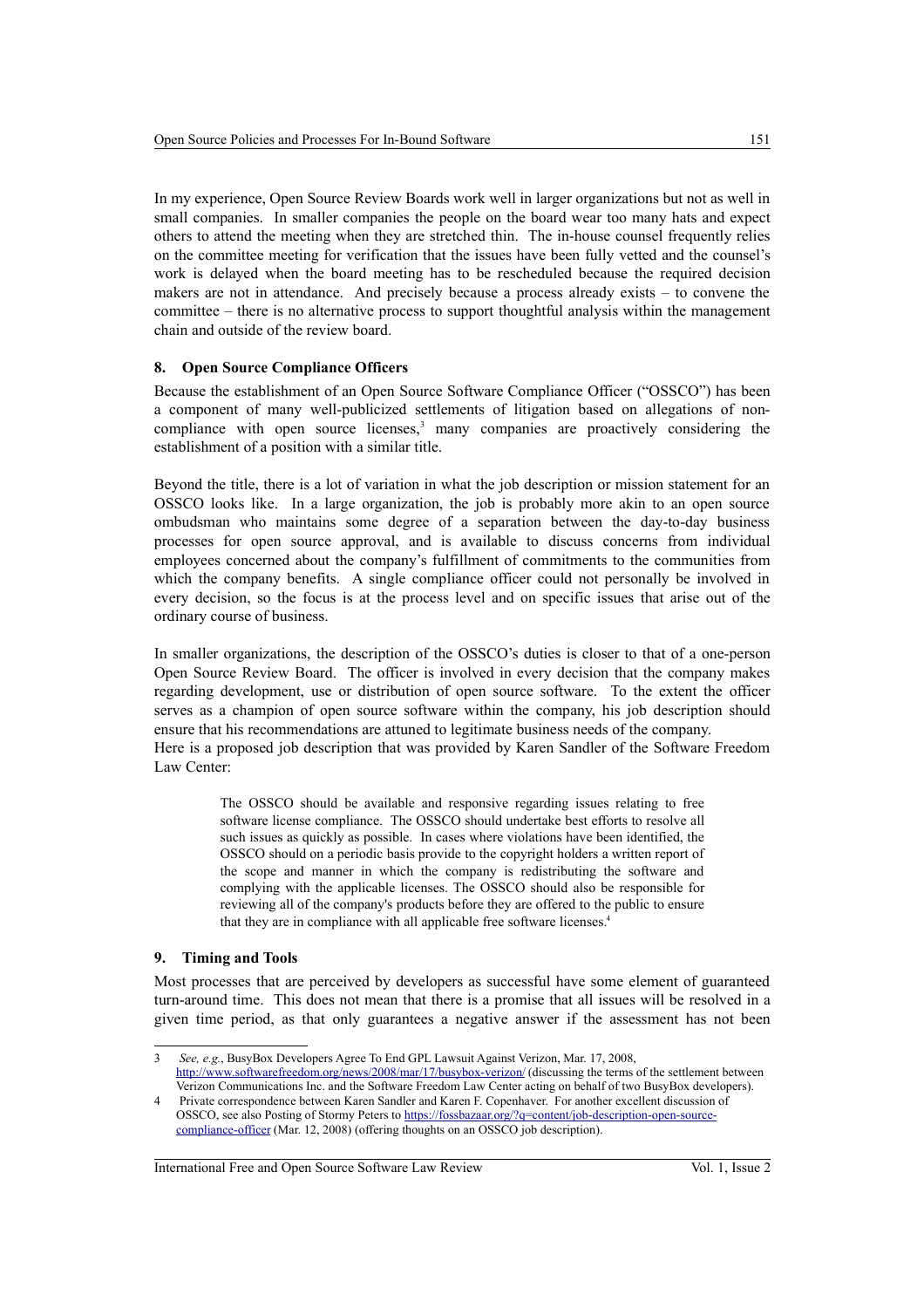completed by the deadline. But a promise that there will be a response within a specified period provides confidence that open source issues will not hold up development. With a dedicated group sitting on an Open Source Review Board, institutional learning grows, and issues quickly begin to sort themselves into those that are relatively easy to answer and those that will take more time and work to bring to a conclusion. Timing commitments also tend to encourage automation of the process and the creation of forms and guidance documents that make for more efficient operation. Below are several thoughts on recommended best practices.

- Request forms and templates that make sure that all required information is provided with the initial submission avoid an inefficient back-and-forth information gathering process.
- Guidance documents that provide insight into a typical Open Source Review Board's analysis filter out requests that are unlikely to be approved.
- Email approval processes that make sure that the requests are circulated to the right people save time and frustration. Consider using dedicated mail accounts and distribution lists.
- Process management tools that provide status reports upon request and automatically remind decision-makers of approaching deadlines make the process more efficient.

To belabor an obvious point, a process for managing the use of open source software will benefit greatly from automation. Automated tools can:

- provide evidence of unintended open source usage (which often is the very first step in convincing management of the need for a formal process);
- deliver timely reminders or decision triggers by identifying open source components as they are added to a source tree;
- gather and organize the information necessary for decision making;
- provide a record of analysis and decision making;
- maintain a bill of materials for any code base that travels with the code or is available as part of the product checkpoint process; and
- assist in identifying all possible sources and available licenses of discovered open source code.

# **What Is the Right Policy and Process for a Company?**

Of course, the right policy and process for a particular company will depend on many factors: the reason for implementing the process (e.g., what is the immediate issue?), the level of sophistication of the company's employees about open source software and communities, and the existence of a compliance issue that has already involved third parties in the process.

The main reason for implementing an open source review process is compliance. But the real answer is more nuanced, and requires understanding of events that triggered the introduction of a policy. Some examples follow.

Customer demand. The number one reason for implementing a compliance program is a request from customers. For example, a software company has very little experience with open source but responds to customer demands for a version of their product that works on open source platforms, or to demands for a list of all open source code used in the product. The company intends to hire developers who are familiar with those platforms, and wants to educate both their existing and new developers on a consistent approach to controlling the introduction of open source code into their development environment.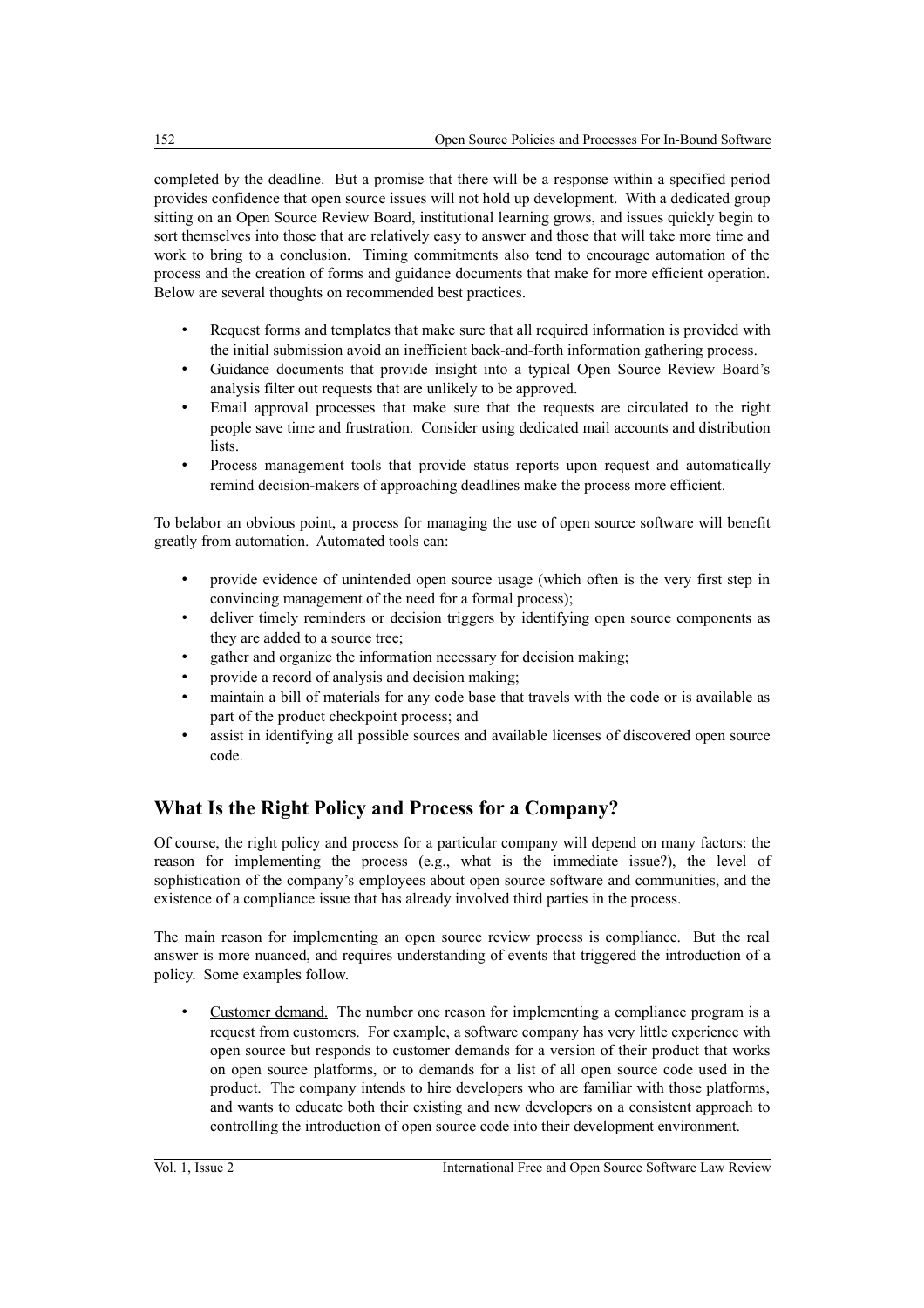- Reverse procurement policy. A company that had a prohibition on using open source software has decided to change that policy. To address the issue of gaining control of the process in its early stages, the company's policy addressed the fact that the company's employees had little or no experience with open source.
- Push the work off the lawyer's plate. The company's lawyer is getting requests for approval of licenses, and the requests arrive without any of the information required to make a decision. Frustration on both sides necessitates the creation of a process for using the attorney's time wisely and obtaining a commitment from the attorney for a target turnaround-time. Because this situation demands difficult compromises from both sides, it is important to employ well-respected internal champions who can move the process forward.
- The painful moment. A company suffers a rude awakening when it discovers a compliance failure, perhaps in the form of notices from third parties or even undesirable media attention.<sup>[5](#page-10-0)</sup> The resulting remediation efforts are disruptive, and the company executives want to make sure that they are never in this position again. While the nature of the policies that arise in these circumstances is usually relatively ponderous, nonetheless the policies tend to work well *as designed* because they have executive backing at the highest level and are implemented quickly.
- Anticipating a merger or acquisition. A company anticipates an acquisition as its exit strategy and it wants to be prepared for due diligence inquiries from the acquiror. Here, the anticipated acquiror's counsel serves as the "bad guy" to whom all internal frustration can be transferred. Under these circumstances, developing an open source policy and process can be complemented by reviewing the company's code base for existing open source usage.
- Closing condition for round of financing. After a round of due diligence in relation to a financing, developers are instructed by a company's board to "get the code clean and to keep it clean." This incentive coming from the highest levels is likely to assure success of the process *regardless* of the nature of the policy adopted.
- Consistency across groups. A company has good procedures for most of its business operations but little or no procedures for certain part of its business (e.g., a recentlyacquired small company whose core product contains significant open source code). While developing a global approach that works for all groups can be difficult, the existing disparity between divisions creates a feeling that the failure to adopt similar policies in the non-compliant segment of the business is intentional or willful. Moreover, this failure in the non-compliant portion destroys the value of the significant investment that has been made to bring the rest of the company's operations to compliance.
- Open sourcing own code. A company decides that it wants to contribute a code base to an open source project and to try to form a community around that code base. This investment in the release of the code and in the development of the community around it will be severely undermined if the company fails to comply with its open source obligations to other communities.

# **Conclusion**

Companies should establish their core values with respect to open source usage, and formalize their analysis in a nuanced policy that responds to current issues and anticipates future challenges. Once a policy is in place, it should be operationalized by a well designed and articulated formal process. Regardless of the motivation for implementing the compliance program, an efficient

International Free and Open Source Software Law Review Vol. 1, Issue 2

<span id="page-10-0"></span><sup>5</sup> *See, e.g.*, GPL Violations homepage – The gpl-violations.org project,<http://gpl-violations.org/>(last visited Jan. 22, 2010) (listing past and present infringers of the GPL).